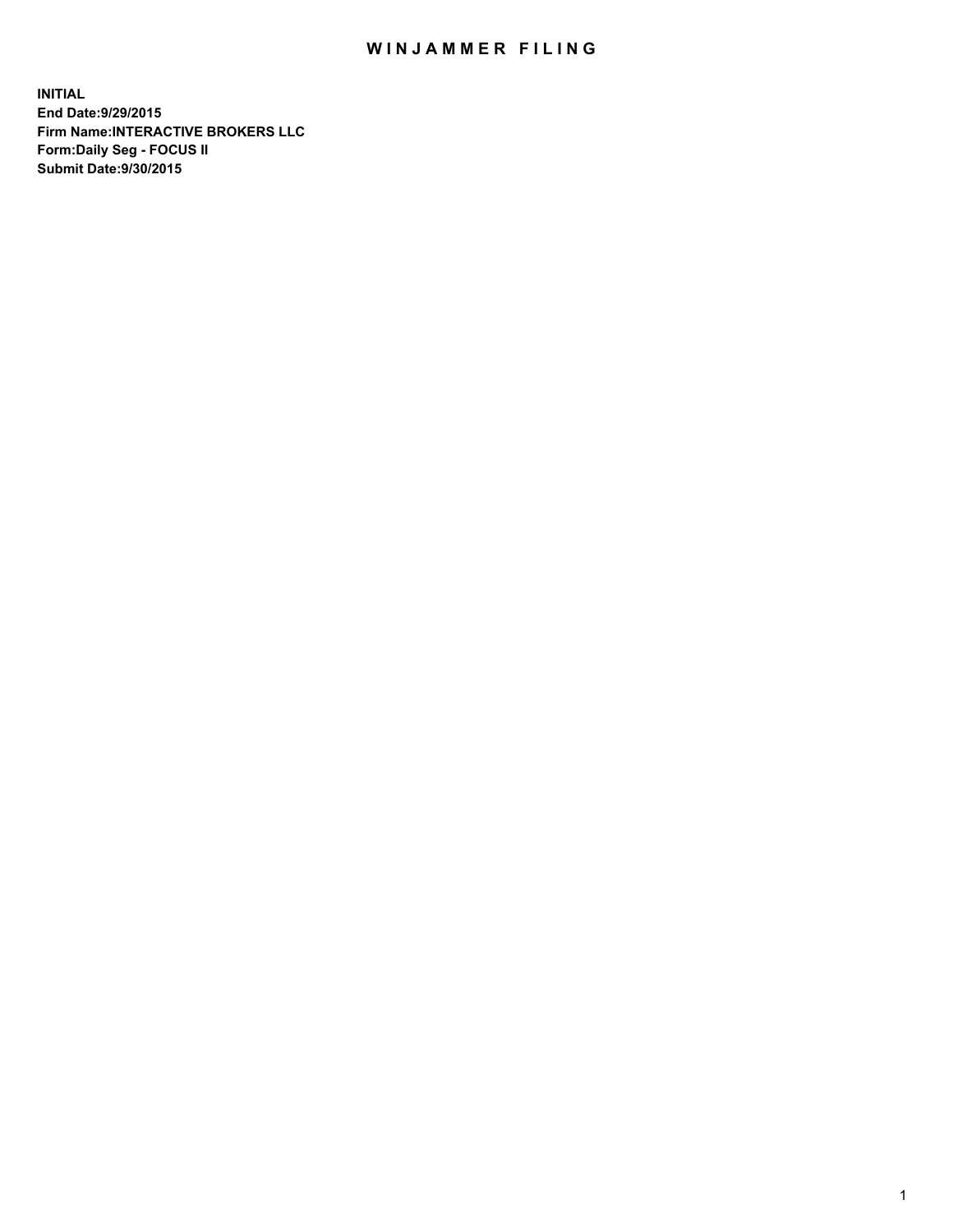## **INITIAL End Date:9/29/2015 Firm Name:INTERACTIVE BROKERS LLC Form:Daily Seg - FOCUS II Submit Date:9/30/2015 Daily Segregation - Cover Page**

| Name of Company<br><b>Contact Name</b><br><b>Contact Phone Number</b><br><b>Contact Email Address</b>                                                                                                                                                                                                                          | <b>INTERACTIVE BROKERS LLC</b><br><b>Michael Ellman</b><br>203-422-8926<br>mellman@interactivebrokers.co<br>$m$ |
|--------------------------------------------------------------------------------------------------------------------------------------------------------------------------------------------------------------------------------------------------------------------------------------------------------------------------------|-----------------------------------------------------------------------------------------------------------------|
| FCM's Customer Segregated Funds Residual Interest Target (choose one):<br>a. Minimum dollar amount: ; or<br>b. Minimum percentage of customer segregated funds required:% ; or<br>c. Dollar amount range between: and; or<br>d. Percentage range of customer segregated funds required between: % and %.                       | $\overline{\mathbf{0}}$<br>0<br>155,000,000 245,000,000<br>00                                                   |
| FCM's Customer Secured Amount Funds Residual Interest Target (choose one):<br>a. Minimum dollar amount: ; or<br>b. Minimum percentage of customer secured funds required:%; or<br>c. Dollar amount range between: and; or<br>d. Percentage range of customer secured funds required between: % and %.                          | $\overline{\mathbf{0}}$<br>0<br>80,000,000 120,000,000<br>0 <sub>0</sub>                                        |
| FCM's Cleared Swaps Customer Collateral Residual Interest Target (choose one):<br>a. Minimum dollar amount: ; or<br>b. Minimum percentage of cleared swaps customer collateral required:% ; or<br>c. Dollar amount range between: and; or<br>d. Percentage range of cleared swaps customer collateral required between:% and%. | $\overline{\mathbf{0}}$<br>$\underline{\mathbf{0}}$<br>0 <sub>0</sub><br>0 <sub>0</sub>                         |

Attach supporting documents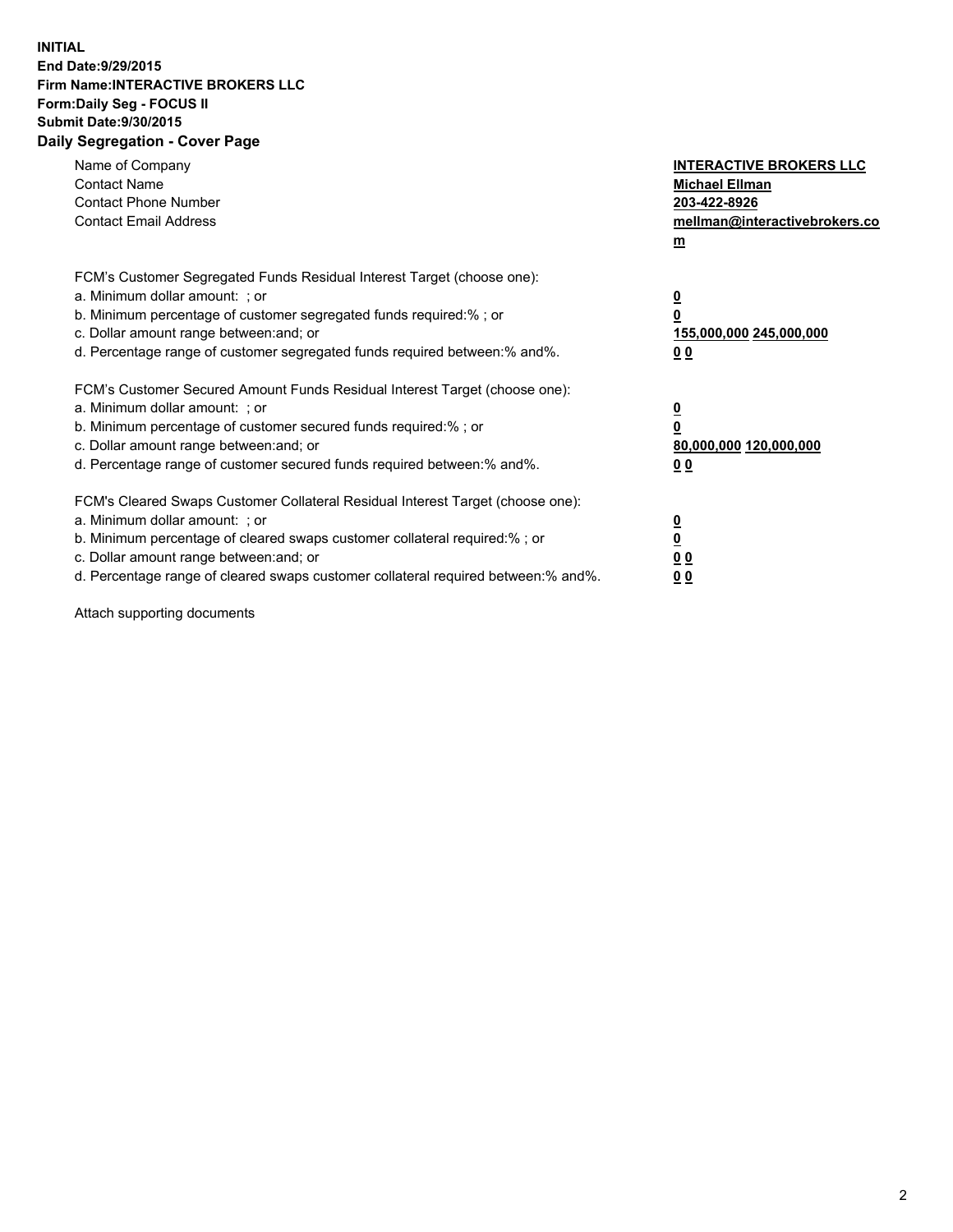## **INITIAL End Date:9/29/2015 Firm Name:INTERACTIVE BROKERS LLC Form:Daily Seg - FOCUS II Submit Date:9/30/2015 Daily Segregation - Secured Amounts**

|     | Dany Ocgregation - Oceanea Amounts                                                                         |                                    |
|-----|------------------------------------------------------------------------------------------------------------|------------------------------------|
|     | Foreign Futures and Foreign Options Secured Amounts                                                        |                                    |
|     | Amount required to be set aside pursuant to law, rule or regulation of a foreign                           | $0$ [7305]                         |
|     | government or a rule of a self-regulatory organization authorized thereunder                               |                                    |
| 1.  | Net ledger balance - Foreign Futures and Foreign Option Trading - All Customers                            |                                    |
|     | A. Cash                                                                                                    | 330,658,665 [7315]                 |
|     | B. Securities (at market)                                                                                  | $0$ [7317]                         |
| 2.  | Net unrealized profit (loss) in open futures contracts traded on a foreign board of trade                  | -8,417,181 [7325]                  |
| 3.  | Exchange traded options                                                                                    |                                    |
|     | a. Market value of open option contracts purchased on a foreign board of trade                             | 97,172 [7335]                      |
|     | b. Market value of open contracts granted (sold) on a foreign board of trade                               | -126,180 <sup>[7337]</sup>         |
| 4.  | Net equity (deficit) (add lines 1.2. and 3.)                                                               | 322,212,476 [7345]                 |
| 5.  | Account liquidating to a deficit and account with a debit balances - gross amount                          | 115,538 [7351]                     |
|     | Less: amount offset by customer owned securities                                                           | 0 [7352] 115,538 [7354]            |
| 6.  | Amount required to be set aside as the secured amount - Net Liquidating Equity                             | 322,328,014 [7355]                 |
|     | Method (add lines 4 and 5)                                                                                 |                                    |
| 7.  | Greater of amount required to be set aside pursuant to foreign jurisdiction (above) or line                | 322,328,014 [7360]                 |
|     | 6.                                                                                                         |                                    |
|     | FUNDS DEPOSITED IN SEPARATE REGULATION 30.7 ACCOUNTS                                                       |                                    |
| 1.  | Cash in banks                                                                                              |                                    |
|     | A. Banks located in the United States                                                                      | 700,149 [7500]                     |
|     | B. Other banks qualified under Regulation 30.7                                                             | 0 [7520] 700,149 [7530]            |
| 2.  | Securities                                                                                                 |                                    |
|     | A. In safekeeping with banks located in the United States                                                  | 351,147,360 [7540]                 |
|     | B. In safekeeping with other banks qualified under Regulation 30.7                                         | 0 [7560] 351,147,360 [7570]        |
| 3.  | Equities with registered futures commission merchants                                                      |                                    |
|     | A. Cash                                                                                                    | $0$ [7580]                         |
|     | <b>B.</b> Securities                                                                                       | $0$ [7590]                         |
|     | C. Unrealized gain (loss) on open futures contracts                                                        | $0$ [7600]                         |
|     | D. Value of long option contracts                                                                          | $0$ [7610]                         |
|     | E. Value of short option contracts                                                                         | 0 [7615] 0 [7620]                  |
| 4.  | Amounts held by clearing organizations of foreign boards of trade                                          |                                    |
|     | A. Cash                                                                                                    | $0$ [7640]                         |
|     | <b>B.</b> Securities                                                                                       | $0$ [7650]                         |
|     | C. Amount due to (from) clearing organization - daily variation                                            | $0$ [7660]                         |
|     | D. Value of long option contracts                                                                          | $0$ [7670]                         |
|     | E. Value of short option contracts                                                                         | 0 [7675] 0 [7680]                  |
| 5.  | Amounts held by members of foreign boards of trade                                                         |                                    |
|     | A. Cash                                                                                                    | 103,701,263 [7700]                 |
|     | <b>B.</b> Securities                                                                                       | $0$ [7710]                         |
|     | C. Unrealized gain (loss) on open futures contracts                                                        | 2,960,172 [7720]                   |
|     | D. Value of long option contracts                                                                          | 97,174 [7730]                      |
|     | E. Value of short option contracts                                                                         | -126,174 [7735] 106,632,435 [7740] |
| 6.  | Amounts with other depositories designated by a foreign board of trade                                     | 0 [7760]                           |
| 7.  | Segregated funds on hand                                                                                   | $0$ [7765]                         |
| 8.  | Total funds in separate section 30.7 accounts                                                              | 458,479,944 [7770]                 |
| 9.  | Excess (deficiency) Set Aside for Secured Amount (subtract line 7 Secured Statement<br>Page 1 from Line 8) | 136,151,930 [7380]                 |
| 10. | Management Target Amount for Excess funds in separate section 30.7 accounts                                | 80,000,000 [7780]                  |
| 11. | Excess (deficiency) funds in separate 30.7 accounts over (under) Management Target                         | 56,151,930 [7785]                  |
|     |                                                                                                            |                                    |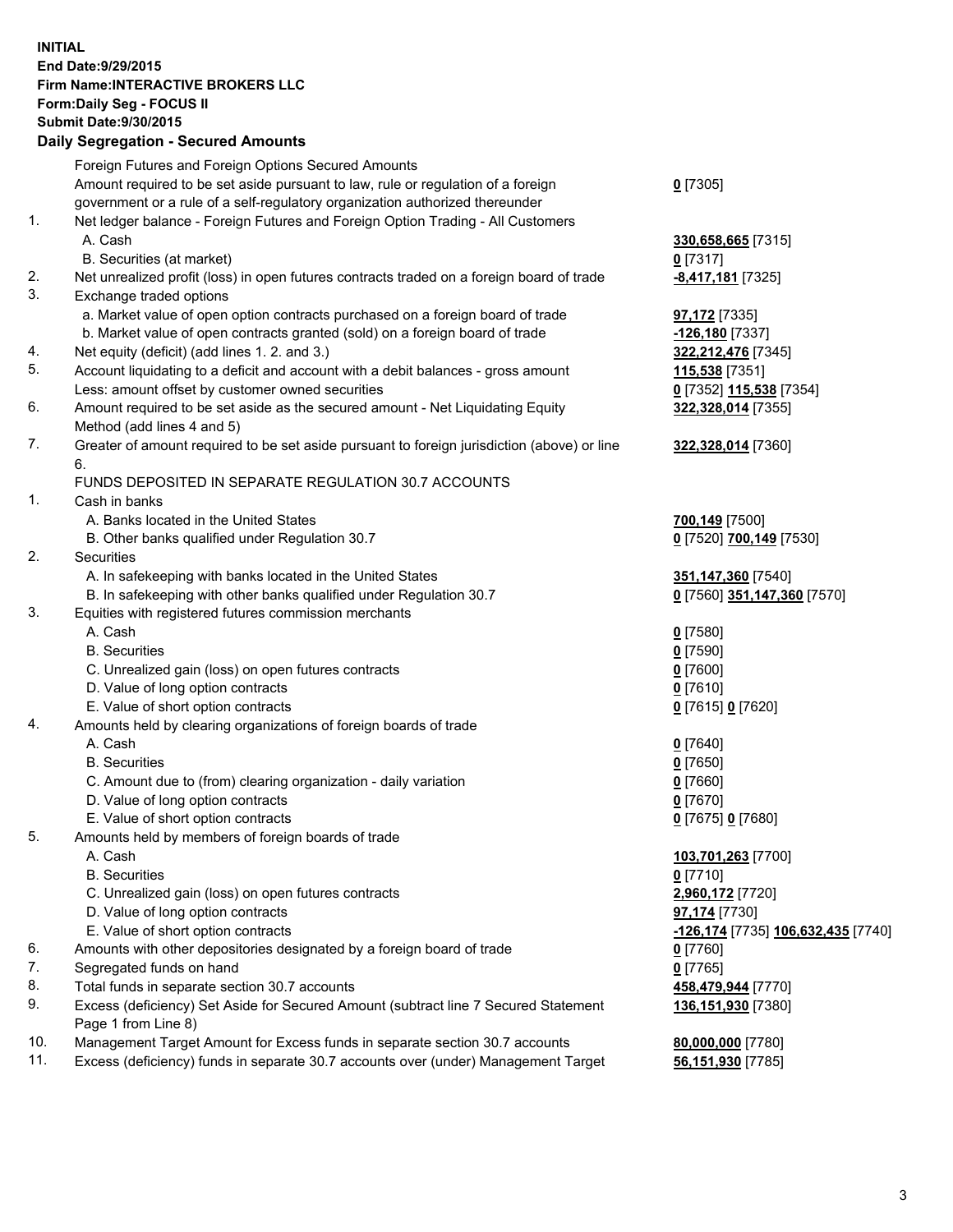**INITIAL End Date:9/29/2015 Firm Name:INTERACTIVE BROKERS LLC Form:Daily Seg - FOCUS II Submit Date:9/30/2015 Daily Segregation - Segregation Statement** SEGREGATION REQUIREMENTS(Section 4d(2) of the CEAct) 1. Net ledger balance A. Cash **2,637,842,769** [7010] B. Securities (at market) **0** [7020] 2. Net unrealized profit (loss) in open futures contracts traded on a contract market **41,326,622** [7030] 3. Exchange traded options A. Add market value of open option contracts purchased on a contract market **98,052,520** [7032] B. Deduct market value of open option contracts granted (sold) on a contract market **-192,785,834** [7033] 4. Net equity (deficit) (add lines 1, 2 and 3) **2,584,436,077** [7040] 5. Accounts liquidating to a deficit and accounts with debit balances - gross amount **460,849** [7045] Less: amount offset by customer securities **0** [7047] **460,849** [7050] 6. Amount required to be segregated (add lines 4 and 5) **2,584,896,926** [7060] FUNDS IN SEGREGATED ACCOUNTS 7. Deposited in segregated funds bank accounts A. Cash **323,142,158** [7070] B. Securities representing investments of customers' funds (at market) **1,549,190,969** [7080] C. Securities held for particular customers or option customers in lieu of cash (at market) **0** [7090] 8. Margins on deposit with derivatives clearing organizations of contract markets A. Cash **28,892,308** [7100] B. Securities representing investments of customers' funds (at market) **998,783,199** [7110] C. Securities held for particular customers or option customers in lieu of cash (at market) **0** [7120] 9. Net settlement from (to) derivatives clearing organizations of contract markets **6,039,752** [7130] 10. Exchange traded options A. Value of open long option contracts **98,031,474** [7132] B. Value of open short option contracts **-192,764,837** [7133] 11. Net equities with other FCMs A. Net liquidating equity **0** [7140] B. Securities representing investments of customers' funds (at market) **0** [7160] C. Securities held for particular customers or option customers in lieu of cash (at market) **0** [7170] 12. Segregated funds on hand **0** [7150] 13. Total amount in segregation (add lines 7 through 12) **2,811,315,023** [7180] 14. Excess (deficiency) funds in segregation (subtract line 6 from line 13) **226,418,097** [7190] 15. Management Target Amount for Excess funds in segregation **155,000,000** [7194] **71,418,097** [7198]

16. Excess (deficiency) funds in segregation over (under) Management Target Amount Excess